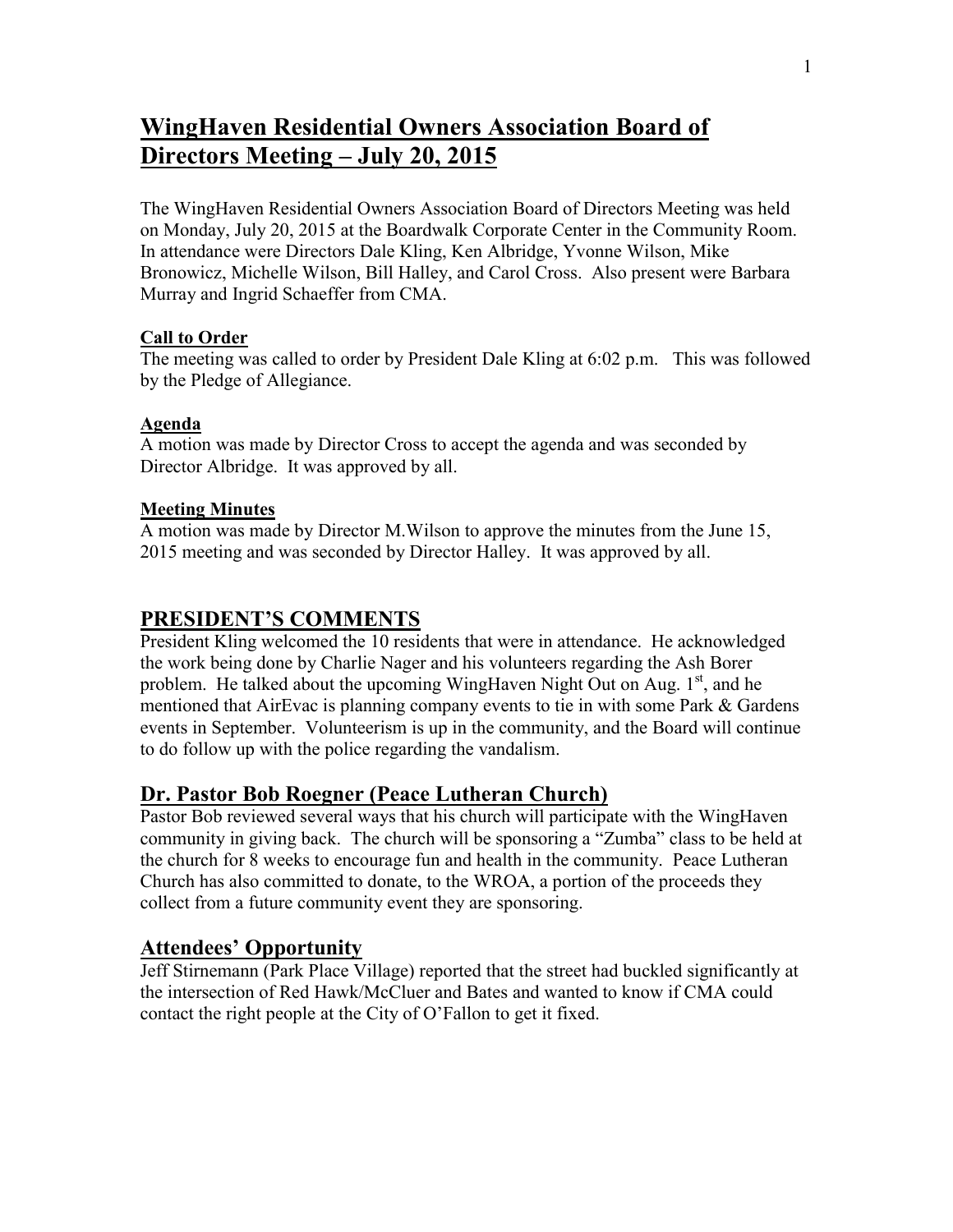#### **Treasurer's Report**

Director Albridge reviewed the Treasurer's report. His summary is as follows: there are two deficit budgets at the present time (Operational and Alley). By lowering the assessment two years ago, \$60K was taken away from the projected income and is the sole reason for the operational budget being at a deficit this year. Halfway thru the year, with the figures in, it is projected that the Board will have decreased the amount of the operational deficit spending from \$77.3K by \$23.8K to \$39.1K.

### **Management Report – CMA**

Twenty one violation letters were sent out to residents and twenty-five residents are with the attorney. Since May 2015, \$26,484 has been collected for the WingHaven Owners Association (WROA). There is still \$177,105 owed to WROA. Alley pavement is completed…there was some extra work (patching, excavating, overlaying) that had to be done, but it was done at the price originally quoted. Runyon Company has been doing work at the Park & Garden with no charge (protective cover over electric box, cleaning ashes up from the events bonfire, etc.).

#### **Committee Report**

**Architectural** – Director Albridge reported there were 3 requests….2 were approved and one is pending.

**Beautification** – Director M.Wilson and President Kling are working on a Tot Lot dedication ceremony.

**Events** – The  $2<sup>nd</sup>$  WingHaven Night Out will be held on August  $1<sup>st</sup>$ . The Taste of WingHaven was to take place on Sept. 13 but the Events Committee decided to postpone it until next year. The summer Pub Crawl will be held on Aug. 22. Treasurer Betty Kling reported there is balance of \$9,020.29 in their bank account as of June 30, 2015.

**Grounds** – Charlie Nager reported that a majority of Ash Trees that WROA is responsible for, have been marked  $(1 - \text{ healthy}, 2 - \text{signs of}$  infestation,  $3 - \text{remove}$ ). The Boardwalk business owners have agreed to share the cost of getting the fountain up and running. The total cost is approximately \$2,250.

 **MOTION** – A motion was made by Director Albridge that the WROA Board proceed to share the cost with other participants to bring the fountain operational, with lights, thru the Spring of 2016. It was seconded by Director M.Wilson and approved by all.

A question was brought up regarding several builders 'New Subdivision' signs that are posted along WingHaven Blvd. …. 'Who gave approval for them to be up'? President Kling will contact the Master Association to see if they have given any builders the OK.

#### **Unfinished Business**

President Kling will remain in contact with the O'Fallon Police to hopefully solve the vandalism in the community. President Kling, Director Bronowicz, Director Halley and Charlie Nager met with the City of O'Fallon regarding tree trimming along the street and